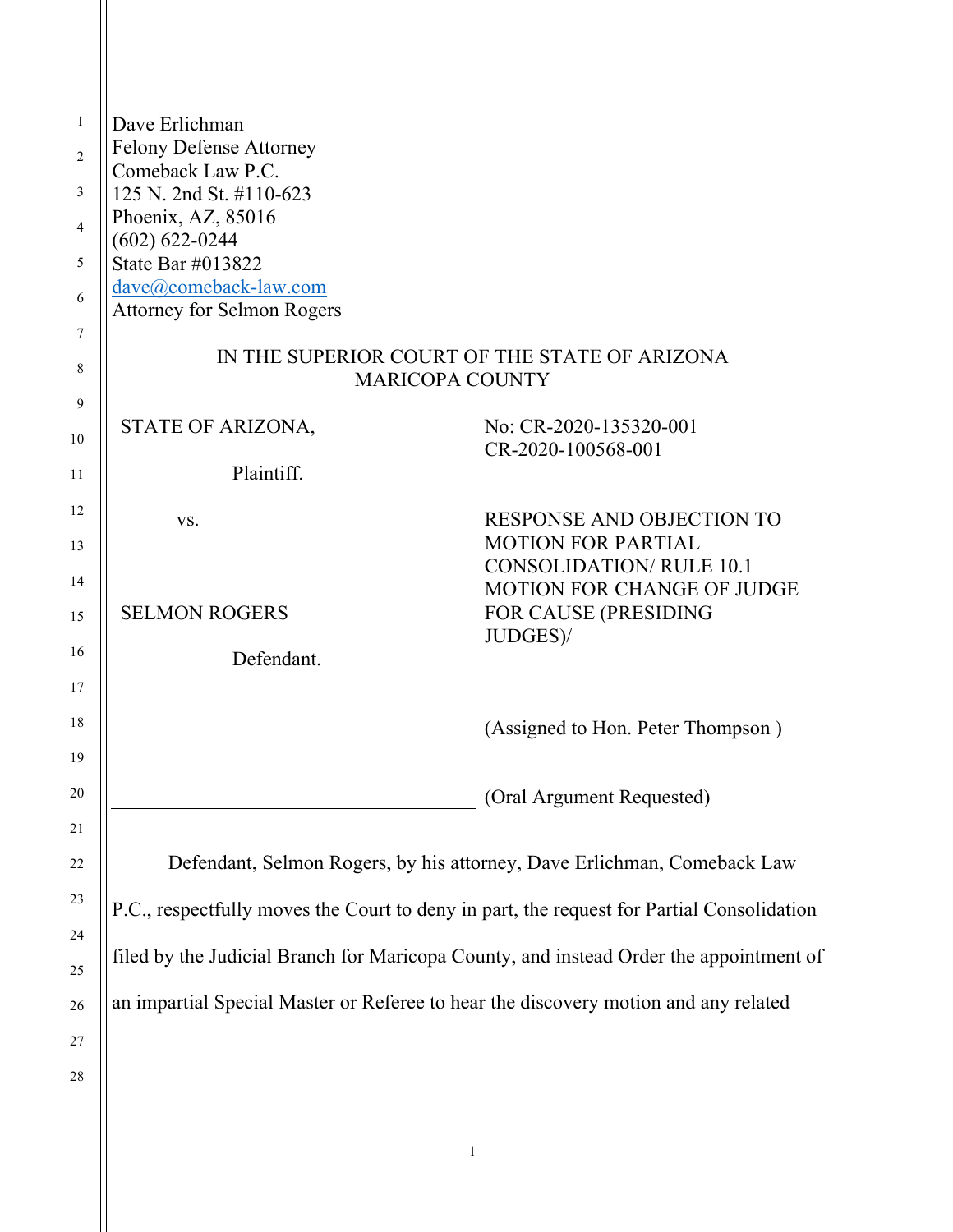motions. [1](#page-1-0) In the event the Presiding Judge, the Hon. Joseph Welty, or the Criminal Presiding Judge, the Hon. Patricia Starr, or the Associate Criminal Presiding Judge, the Hon. Ronda Fisk, ("the Presiding Judges") were to grant partial consolidation of the discovery motions (filed by over twenty criminal defendants with pending cases before the Court), and assign themselves to hear same, then in that event, Defendant objects, and moves the Presiding Judges to recuse themselves on the basis of their involvement in the subject matter of the action, having in their dual role of county jury managers, "personal knowledge of the facts that are in dispute in the proceeding." Defendant asserts that by reason of the involvement of the Presiding Judges in the administration of the jury system, he cannot receive a fair and impartial hearing on his discovery motion, or in his responses to motions filed on behalf of the Judicial Branch for Maricopa County (referring to itself as the "Jury Commissioner") because of the interest of the Presiding Criminal Judges. Specifically, Defendant files this Response and Objection and Motion for Change of Judge for Cause for the purpose of objecting to any transfer of the motion, and responses, to the Presiding Criminal Judges. This Response is not intended in any way to criticize or show any disrespect to the Presiding Criminal Judges

<span id="page-1-0"></span><sup>&</sup>lt;sup>1</sup> Such motions include the Motion to Strike filed on April 15, 2021, by the Judicial Branch for Maricopa County, said motion being filed with the trial court divisions (after the filing of its Motion for Partial Consolidation). The motion asserts that Defendant's discovery motion seeks to modify or overrule the prior ruling of the Presiding Criminal Judge in the *Martinez* jury challenge in 2020. In fact, no collateral review of that ruling is sought by Defendant's motion which requests specific discovery of records and documents only, the extensive references to the prior ruling of the Presiding Criminal Judge in the *Martinez* jury challenge being "facts" presented solely for the purpose of supporting the discovery requests.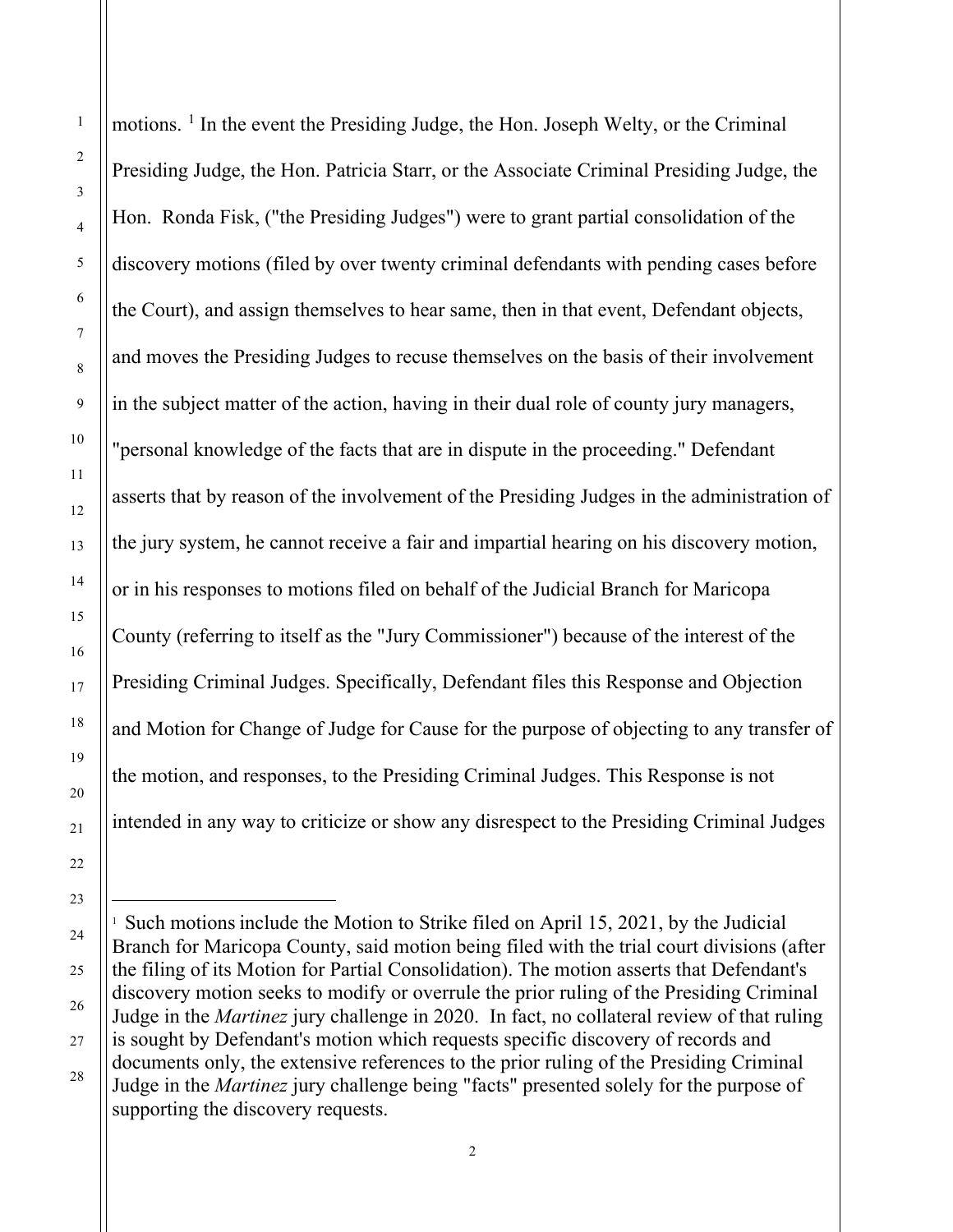but simply to recognize the difficulty that any person in their situation would have in fairly and impartially hearing a challenge implicating their own administrative responsibilities. This Response and Motion for Change of Judge(s) for Cause is supported by the following facts and points and authorities.

Facts

1. The Presiding Criminal Judge and the Assistant Presiding Criminal Judge ("Presiding Judges") are interested parties in the pending motions, which interest prevents a fair and impartial hearing. As the Presiding Judges have personal knowledge of the facts subject to this proceeding they are interested parties and should be recused from hearing the pending motions.

2. The nature of the Presiding Judges' interest in the action before the Court, relates to their exercise of exclusive administrative authority (and personal knowledge of the facts) pertaining to their management of the court's jury selection system through appointed county officials and outsourced corporate vendors.

3. The Presiding Judge for each county are appointed by the Arizona Supreme Court which has exclusive authority to administer the Superior Courts and has elected to do so by its Supreme Court Rules which delegate virtually all administrative duties over the operation of the county courts to the particular county's Presiding Judge.

4. Pursuant to Rule 92, Ariz. Sup. Ct R., the Presiding Judge in each county, exercises general supervision over all court personnel, and general administrative supervision over the court and the judges thereof, but that authority does not include the authority to require other judges to make decisions in any specific way in any case.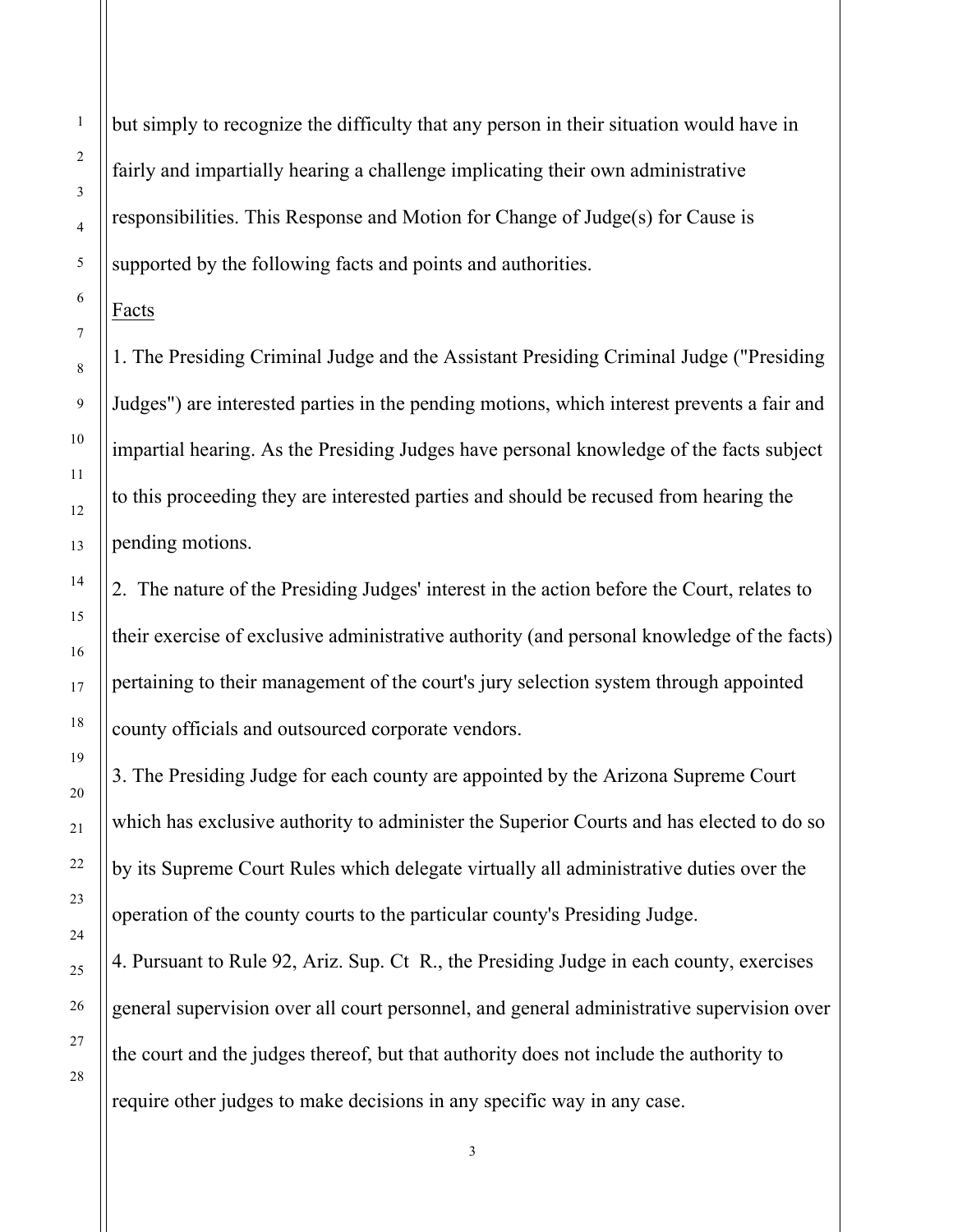5. Having general supervision over all court personnel, the Presiding Judge has exclusive power and control of the jury system, except for whatever supervision (if any) they receive from the Office of the Administrator of the Arizona Supreme Court. 6. Pursuant to Local Rule 1.2, Ariz. Super. Ct. Maricopa the court is divided into as many judicial divisions as there are judges, and each division has a numerical designation specified by supplemental order. The court consists of departments designated by the Presiding Judge, each under the administrative authority of a Department Presiding Judge selected by the Superior Court Presiding Judge, including: Civil; Criminal; Family Court; Juvenile; Probate; and Tax.

7. With respect to criminal cases, Local Rule 4.1 provides that the Presiding Judge shall appoint one (1) of the criminal division judges as the Presiding Criminal Judge. The Presiding Criminal Judge shall exercise general administrative supervision of the criminal calendar.

8. With respect to its exercise of general administrative supervision of the criminal calendar, and general administrative supervision over all court personnel, the Presiding Judge and the Presiding Criminal Judge manage the court's jury selection system. 9. Having administrative supervision over all court personnel, the Presiding Judge and the Presiding Criminal Judge, and the Associate Presiding Criminal Judge are final decision-makers with respect to the day-to- day operations of the Superior Court's jury selection process. In their role as managers of the jury system, the Presiding Judges do not act as judicial officers, but as administrators, which could naturally, and through no fault of their own, cause them to favor and support their own actions and decisions.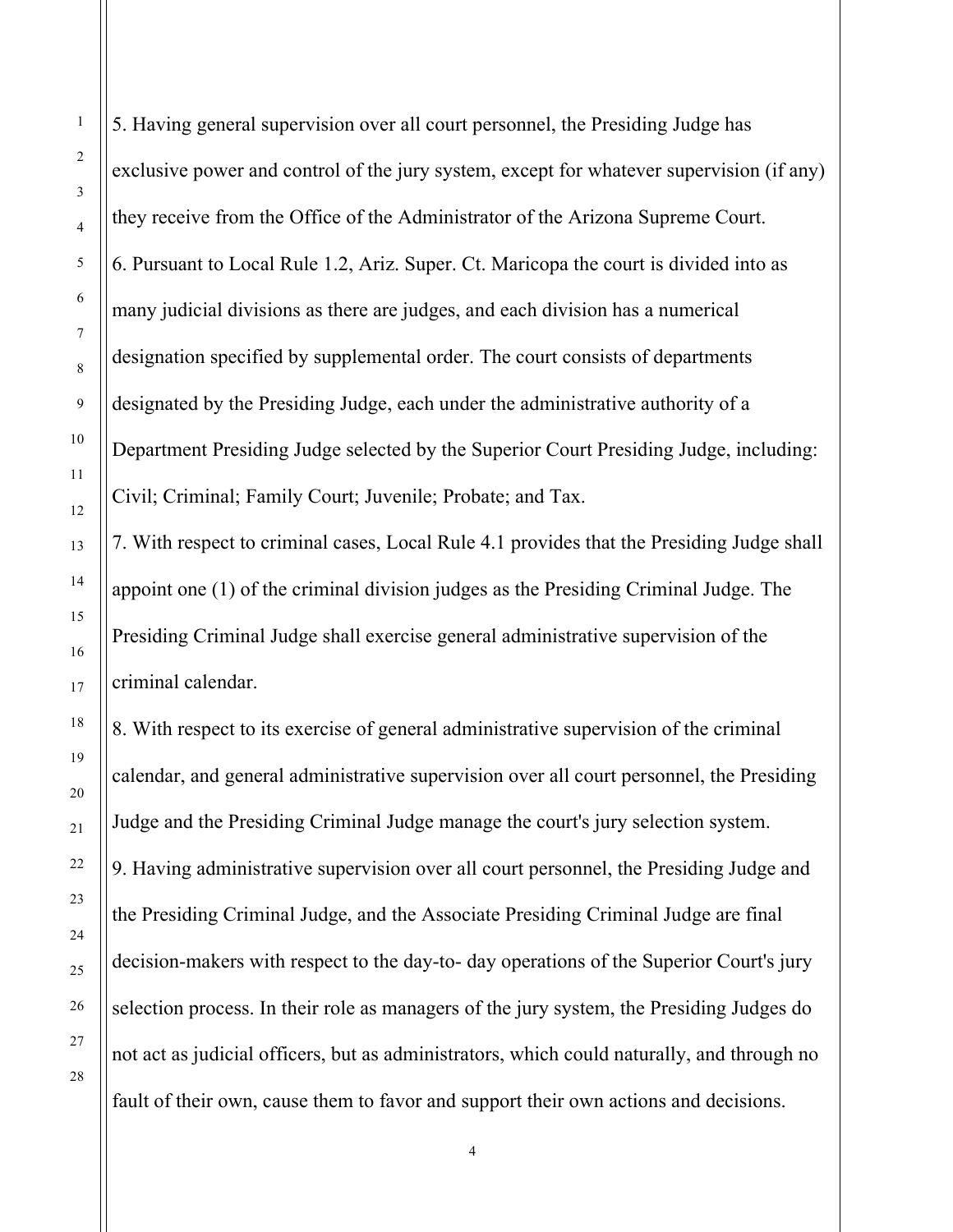10. As final decision-makers with respect to jury selection matters, the Presiding Judges do not function as judicial officers, but instead are county administrators (i.e "county stakeholders") managing staff and entering into contracts with corporations running the jury selection system.

11. Although the Presiding Judges for this motion, refer to themselves as the "Jury Commissioner", in fact, as the Presiding Judges exercise general administrative supervision over all court personnel, that supervision includes any "Jury Commissioner." 12. The administrative decisions of the Presiding Judges are therefore "in issue" with respect to the discovery requests of the criminal defendants asserting Sixth Amendment fair cross section violation claims.

13. Given the conflict of interest of the Presiding Judges to hear Defendant's discovery motion, the Arizona Constitution provides that judges of the superior court may appoint court commissioners, masters, and referees in their respective counties, who shall have such powers and perform such duties as may be provided by law or by rule of the supreme court. Ariz. [Const.](https://advance.lexis.com/document/?pdmfid=1000516&crid=e62d373f-8956-4e56-8295-6a2f76f6f215&pddocfullpath=%2Fshared%2Fdocument%2Fcases%2Furn%3AcontentItem%3A3RX3-X7F0-003F-T4FK-00000-00&pdcontentcomponentid=4306&pdshepid=urn%3AcontentItem%3A7XWR-6VT1-2NSF-C527-00000-00&pdteaserkey=sr0&pditab=allpods&ecomp=bzt4k&earg=sr0&prid=4ad2ba99-b103-4617-9f18-f227a8e761ff) art. VI,  $\S$  24. The Constitution does not limit the superior court's authority to any particular proceeding.

Argument

The Due Process Clause incorporated the common law rule that a judge must recuse himself when they have a "direct, personal, substantial, pecuniary interest in a case." This rule reflects the maxim that "no man is allowed to be a judge in his own cause; because his interest would certainly bias his judgment, and, not improbably, corrupt their integrity*.*" *Caperton v. A. T. Massey Coal Co.,* 556 U.S. 868, 129 S.Ct.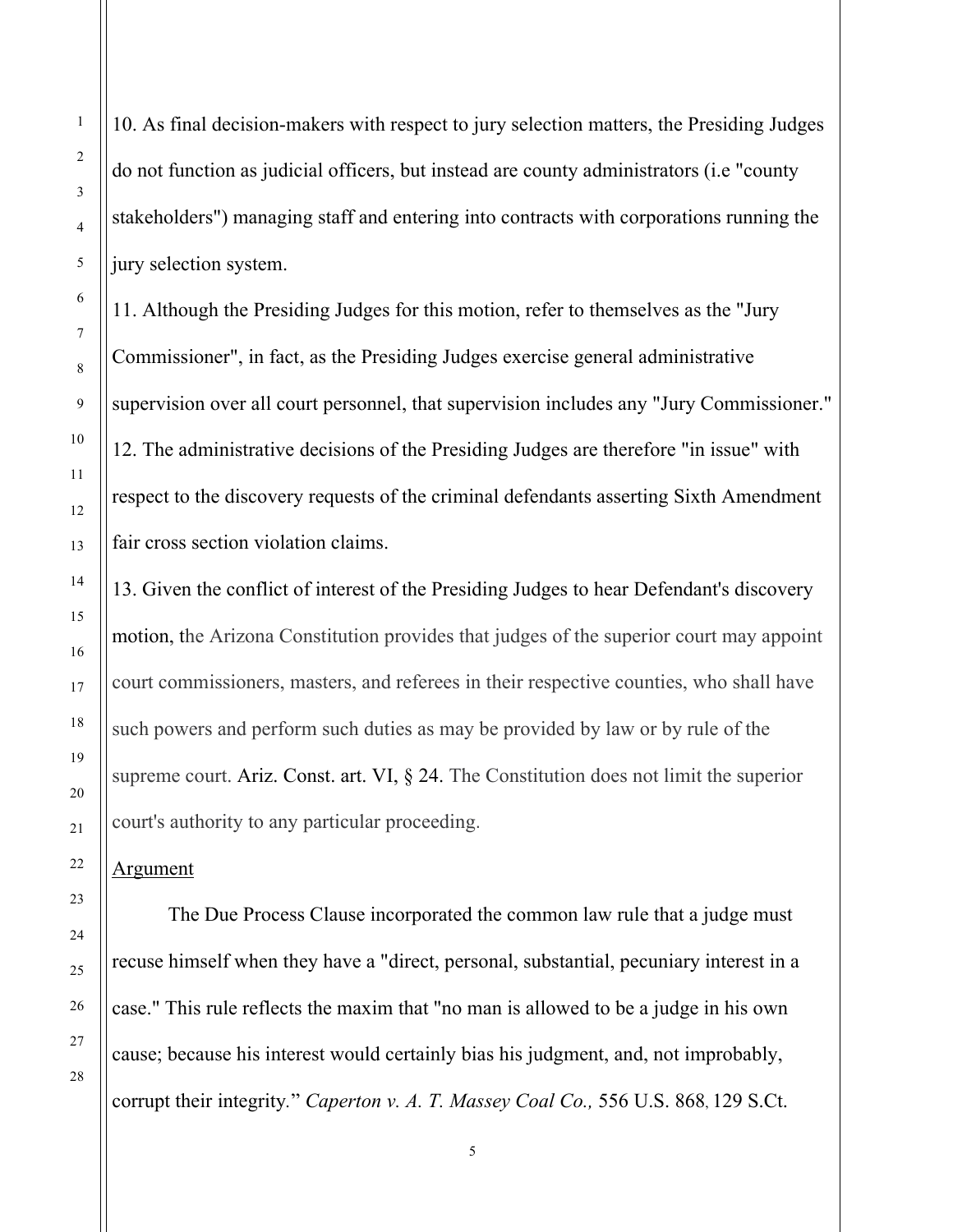2252, 173 L.Ed. 2nd 8 (2009), *citing,* The Federalist No. 10, p 59 (J. Cooke ed. 1961) (J. Madison); see Frank, Disqualification of Judges, 56 Yale L. J. 605, 611-612 (1947).

As stated by the U.S. Supreme Court in *Caperton:*

"[t]he difficulties of inquiring into actual bias, and the fact that the inquiry is often a private one, simply underscore the need for objective rules. Otherwise there may be no adequate protection against a judge who simply misreads or misapprehends the real motives at work in deciding the case. The judge's own inquiry into actual bias, then, is not one that the law can easily superintend or review, though actual bias, if disclosed, no doubt would be grounds for appropriate relief. In lieu of exclusive reliance on that personal inquiry, or on appellate review of the judge's determination respecting actual bias, the Due [Process](https://advance.lexis.com/document/?pdmfid=1000516&crid=64826a20-bdb9-452e-a58a-354b41043ac4&pddocfullpath=%2Fshared%2Fdocument%2Fcases%2Furn%3AcontentItem%3A4WGD-2GB0-TXFX-12MG-00000-00&pdcontentcomponentid=6443&pdshepid=urn%3AcontentItem%3A7XWP-6PT1-2NSD-M1F5-00000-00&pdteaserkey=sr4&pditab=allpods&ecomp=bzt4k&earg=sr4&prid=741c60e5-8776-49c2-805b-4288f0cd66ed) Clause has been implemented by objective standards that do not require proof of actual bias. *Caperton, id.* at 556 U.S. 883, *citing, [Tumey](https://advance.lexis.com/document/?pdmfid=1000516&crid=64826a20-bdb9-452e-a58a-354b41043ac4&pddocfullpath=%2Fshared%2Fdocument%2Fcases%2Furn%3AcontentItem%3A4WGD-2GB0-TXFX-12MG-00000-00&pdcontentcomponentid=6443&pdshepid=urn%3AcontentItem%3A7XWP-6PT1-2NSD-M1F5-00000-00&pdteaserkey=sr4&pditab=allpods&ecomp=bzt4k&earg=sr4&prid=741c60e5-8776-49c2-805b-4288f0cd66ed)* v. *Ohio*, 273 U.S. 510, 47 S. Ct. 437, 71 L. Ed. 749, 5 [Ohio](https://advance.lexis.com/document/?pdmfid=1000516&crid=64826a20-bdb9-452e-a58a-354b41043ac4&pddocfullpath=%2Fshared%2Fdocument%2Fcases%2Furn%3AcontentItem%3A4WGD-2GB0-TXFX-12MG-00000-00&pdcontentcomponentid=6443&pdshepid=urn%3AcontentItem%3A7XWP-6PT1-2NSD-M1F5-00000-00&pdteaserkey=sr4&pditab=allpods&ecomp=bzt4k&earg=sr4&prid=741c60e5-8776-49c2-805b-4288f0cd66ed) Law Abs. 159, 5 Ohio Law Abs. 185, 25 Ohio L. Rep. 236 [\(1927\).](https://advance.lexis.com/document/documentlink/?pdmfid=1000516&crid=132e7c99-0f12-4153-9f01-30d4f57478f4&pddocfullpath=%2Fshared%2Fdocument%2Fcases%2Furn%3AcontentItem%3A3S4X-G4G0-003B-74CX-00000-00&pdcontentcomponentid=6443&pddoctitle=Tumey+v.+Ohio%2C+273+U.S.+510%2C+47+S.+Ct.+437%2C+71+L.+Ed.+749%2C+5+Ohio+Law+Abs.+159%2C+5+Ohio+Law+Abs.+185%2C+25+Ohio+L.+Rep.+236+(1927)&pdproductcontenttypeid=urn%3Apct%3A30&pdiskwicview=false&ecomp=w5p2k&prid=64826a20-bdb9-452e-a58a-354b41043ac4) 273 U.S., at 532, 47 S. Ct. 437, 71 L. Ed. 749, 5 Ohio Law Abs. 159, 5 Ohio Law Abs. 185, 25 [Ohio](https://advance.lexis.com/document/?pdmfid=1000516&crid=64826a20-bdb9-452e-a58a-354b41043ac4&pddocfullpath=%2Fshared%2Fdocument%2Fcases%2Furn%3AcontentItem%3A4WGD-2GB0-TXFX-12MG-00000-00&pdcontentcomponentid=6443&pdshepid=urn%3AcontentItem%3A7XWP-6PT1-2NSD-M1F5-00000-00&pdteaserkey=sr4&pditab=allpods&ecomp=bzt4k&earg=sr4&prid=741c60e5-8776-49c2-805b-4288f0cd66ed) L. Rep. 236; *[Mayberry](https://advance.lexis.com/document/?pdmfid=1000516&crid=64826a20-bdb9-452e-a58a-354b41043ac4&pddocfullpath=%2Fshared%2Fdocument%2Fcases%2Furn%3AcontentItem%3A4WGD-2GB0-TXFX-12MG-00000-00&pdcontentcomponentid=6443&pdshepid=urn%3AcontentItem%3A7XWP-6PT1-2NSD-M1F5-00000-00&pdteaserkey=sr4&pditab=allpods&ecomp=bzt4k&earg=sr4&prid=741c60e5-8776-49c2-805b-4288f0cd66ed)*, *supra*, at 465-466, 91 S. Ct. [499,](https://advance.lexis.com/document/?pdmfid=1000516&crid=64826a20-bdb9-452e-a58a-354b41043ac4&pddocfullpath=%2Fshared%2Fdocument%2Fcases%2Furn%3AcontentItem%3A4WGD-2GB0-TXFX-12MG-00000-00&pdcontentcomponentid=6443&pdshepid=urn%3AcontentItem%3A7XWP-6PT1-2NSD-M1F5-00000-00&pdteaserkey=sr4&pditab=allpods&ecomp=bzt4k&earg=sr4&prid=741c60e5-8776-49c2-805b-4288f0cd66ed) 27 L. Ed. 2d 532; *[Lavoie](https://advance.lexis.com/document/?pdmfid=1000516&crid=64826a20-bdb9-452e-a58a-354b41043ac4&pddocfullpath=%2Fshared%2Fdocument%2Fcases%2Furn%3AcontentItem%3A4WGD-2GB0-TXFX-12MG-00000-00&pdcontentcomponentid=6443&pdshepid=urn%3AcontentItem%3A7XWP-6PT1-2NSD-M1F5-00000-00&pdteaserkey=sr4&pditab=allpods&ecomp=bzt4k&earg=sr4&prid=741c60e5-8776-49c2-805b-4288f0cd66ed)*, 475 U. S., at 825, 106 S. Ct. 1580, 89 L. Ed. 2d [823.](https://advance.lexis.com/document/?pdmfid=1000516&crid=64826a20-bdb9-452e-a58a-354b41043ac4&pddocfullpath=%2Fshared%2Fdocument%2Fcases%2Furn%3AcontentItem%3A4WGD-2GB0-TXFX-12MG-00000-00&pdcontentcomponentid=6443&pdshepid=urn%3AcontentItem%3A7XWP-6PT1-2NSD-M1F5-00000-00&pdteaserkey=sr4&pditab=allpods&ecomp=bzt4k&earg=sr4&prid=741c60e5-8776-49c2-805b-4288f0cd66ed) In defining these standards the Court has asked whether, "under a realistic appraisal of psychological tendencies and human weakness," the interest poses such a risk of actual bias or prejudgment that the practice must be forbidden if the guarantee of due process is to be adequately implemented." *[Withrow](https://advance.lexis.com/document/?pdmfid=1000516&crid=64826a20-bdb9-452e-a58a-354b41043ac4&pddocfullpath=%2Fshared%2Fdocument%2Fcases%2Furn%3AcontentItem%3A4WGD-2GB0-TXFX-12MG-00000-00&pdcontentcomponentid=6443&pdshepid=urn%3AcontentItem%3A7XWP-6PT1-2NSD-M1F5-00000-00&pdteaserkey=sr4&pditab=allpods&ecomp=bzt4k&earg=sr4&prid=741c60e5-8776-49c2-805b-4288f0cd66ed)*, 421 U.S., at 47, 95 S. Ct. 1456, 43 L. Ed. 2d [712.](https://advance.lexis.com/document/?pdmfid=1000516&crid=64826a20-bdb9-452e-a58a-354b41043ac4&pddocfullpath=%2Fshared%2Fdocument%2Fcases%2Furn%3AcontentItem%3A4WGD-2GB0-TXFX-12MG-00000-00&pdcontentcomponentid=6443&pdshepid=urn%3AcontentItem%3A7XWP-6PT1-2NSD-M1F5-00000-00&pdteaserkey=sr4&pditab=allpods&ecomp=bzt4k&earg=sr4&prid=741c60e5-8776-49c2-805b-4288f0cd66ed)

Pursuant to Rule 2.11(a) of the Arizona Code of Judicial Conduct, "[a] judge shall disqualify himself or herself in any proceeding in which the judge's impartiality might reasonably be questioned, including but not limited to the following circumstances: (1) The judge has (…) personal knowledge of facts that are in dispute in the proceeding." A judge shall also disqualify himself or herself if the judge "served in governmental employment, and in such capacity participated personally and substantially as a lawyer or public official concerning the proceeding." Ariz. Code of Judicial Conduct 2.11(a)(6). Rule 81 of the Arizona Rules of the [Supreme](https://advance.lexis.com/document/midlinetitle/?pdmfid=1000516&crid=cbe16b6c-0ad1-4f25-a9ba-50097ff8a77a&pddocfullpath=%2Fshared%2Fdocument%2Fcases%2Furn%3AcontentItem%3A5JTJ-51H1-F04C-S0BH-00000-00&pdcomponentid=6419&ecomp=nzhdk&earg=sr1&prid=caa84f99-4bfa-4530-a544-0a6b666202ed) Court, [Canon](https://advance.lexis.com/document/midlinetitle/?pdmfid=1000516&crid=cbe16b6c-0ad1-4f25-a9ba-50097ff8a77a&pddocfullpath=%2Fshared%2Fdocument%2Fcases%2Furn%3AcontentItem%3A5JTJ-51H1-F04C-S0BH-00000-00&pdcomponentid=6419&ecomp=nzhdk&earg=sr1&prid=caa84f99-4bfa-4530-a544-0a6b666202ed)  $3(E)(1)$  provides that "A judge shall disqualify himself or herself in a proceeding in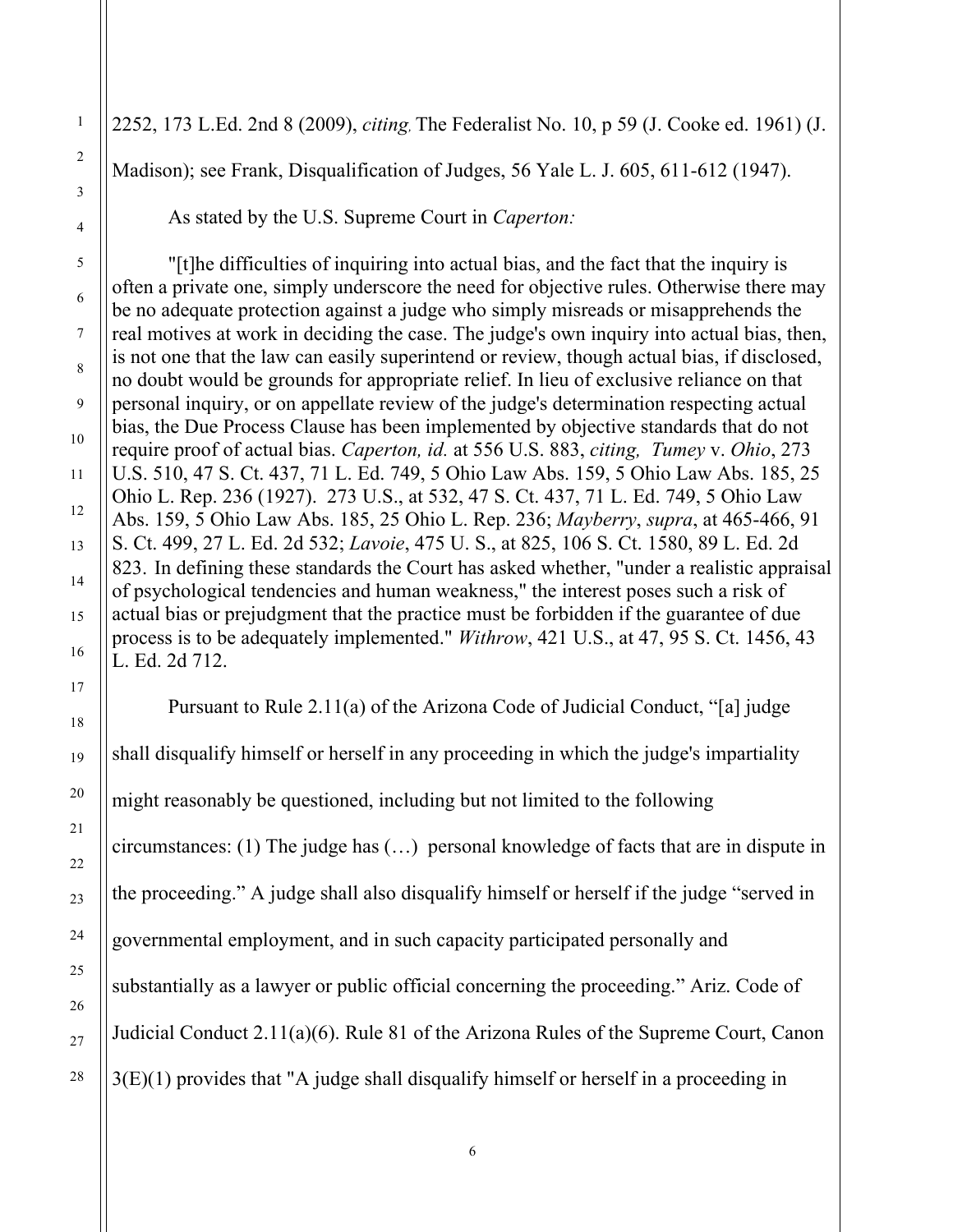which the judge's impartiality might reasonably be questioned . . . . " The test is an objective one: whether a reasonable and objective person knowing all the facts would harbor doubts concerning the judge's impartiality. *State ex rel Corbin v. [Superior](https://advance.lexis.com/document/midlinetitle/?pdmfid=1000516&crid=cbe16b6c-0ad1-4f25-a9ba-50097ff8a77a&pddocfullpath=%2Fshared%2Fdocument%2Fcases%2Furn%3AcontentItem%3A5JTJ-51H1-F04C-S0BH-00000-00&pdcomponentid=6419&ecomp=nzhdk&earg=sr1&prid=caa84f99-4bfa-4530-a544-0a6b666202ed) Court*, 155 Ariz. 560, 748 P.2d 1184 [\(1987\);](https://advance.lexis.com/document/midlinetitle/?pdmfid=1000516&crid=cbe16b6c-0ad1-4f25-a9ba-50097ff8a77a&pddocfullpath=%2Fshared%2Fdocument%2Fcases%2Furn%3AcontentItem%3A5JTJ-51H1-F04C-S0BH-00000-00&pdcomponentid=6419&ecomp=nzhdk&earg=sr1&prid=caa84f99-4bfa-4530-a544-0a6b666202ed) *Liljeberg v. Health Services [Acquisition](https://advance.lexis.com/document/midlinetitle/?pdmfid=1000516&crid=cbe16b6c-0ad1-4f25-a9ba-50097ff8a77a&pddocfullpath=%2Fshared%2Fdocument%2Fcases%2Furn%3AcontentItem%3A5JTJ-51H1-F04C-S0BH-00000-00&pdcomponentid=6419&ecomp=nzhdk&earg=sr1&prid=caa84f99-4bfa-4530-a544-0a6b666202ed) Corp.*, 486 U.S. 847, 108 S. Ct. 2194, 100 [L.Ed.2d](https://advance.lexis.com/document/midlinetitle/?pdmfid=1000516&crid=cbe16b6c-0ad1-4f25-a9ba-50097ff8a77a&pddocfullpath=%2Fshared%2Fdocument%2Fcases%2Furn%3AcontentItem%3A5JTJ-51H1-F04C-S0BH-00000-00&pdcomponentid=6419&ecomp=nzhdk&earg=sr1&prid=caa84f99-4bfa-4530-a544-0a6b666202ed) 855 (1988).

As the facts of this proceeding involve the county's jury selection system which is administered at the direction and under the exclusive authority of the Presiding Judges, their impartiality with respect to the proceeding might reasonably be questioned (albeit through no fault of their own). Moreover, the Presiding Judges , have personal knowledge of the facts being raised in the discovery motion and responses and have effectively served in governmental employment with respect to these issues. Accordingly, recusal of the Presiding Judges is necessary and proper.

Respectfully submitted,

 $\sqrt{s/}$ Dave Erlichman Comeback Law P.C. Attorney for Selmon Rogers

Original e-filed with copies emailed this 16th day of April 2021

Sarah Polley Judicial Assistant to Hon. Peter Thompson 175 West Madison St. . Phoenix, AZ 85003

Stephenie Caughlin Deputy County Attorney 225 West Madison St.